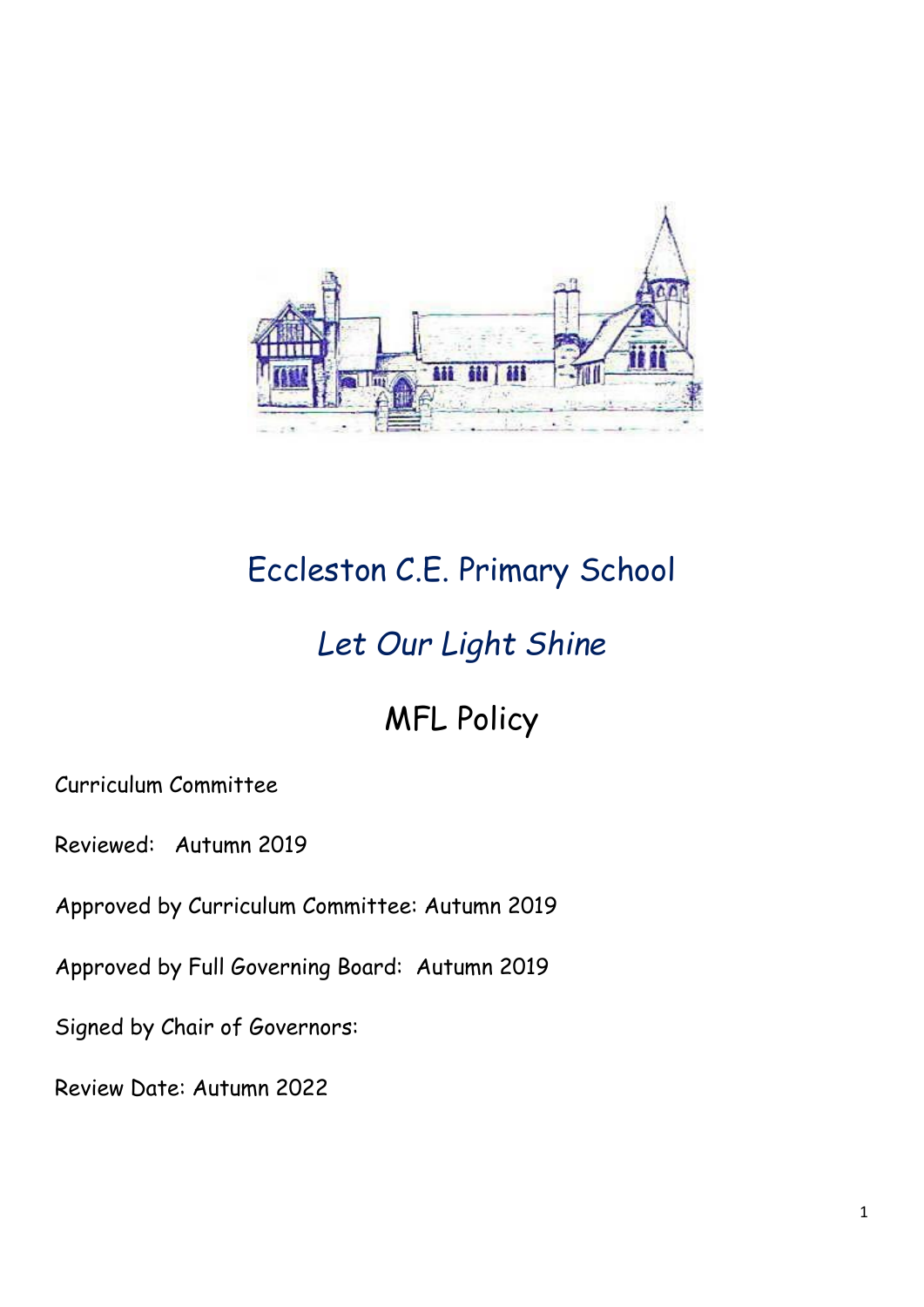### **Eccleston C.E. Primary School MFL Policy**

#### **Intent**

Modern Foreign Language teaching at Eccleston C.E. Primary School provides children with an opening to other cultures, fosters their curiosity, and deepens their understanding of the wider world. We believe our approach to MFL is both broad and balanced as we provide children with firm foundations in learning the French language from Year 2 onwards, in preparation for further language learning at Key Stage 3 and beyond.

At Eccleston C.E. Primary School we aim to:

- foster a keen interest in learning other languages
- introduce children to other languages in a way that is enjoyable and fun
- stimulate and encourage children's curiosity about language
- encourage children to be aware that language has structure and that the structure differs from one language to another
- help the children develop their awareness of cultural differences in other countries
- develop their speaking and listening skills
- provide an appropriate balance of both spoken and written language
- lay excellent foundations for future foreign language study, at Key Stage 3 and beyond
- extend language teaching beyond mother tongue learning

#### **Implementation**

Formal teaching and learning of MFL at Eccleston C.E. Primary School begins in Key Stage 1, in Year 2. All children from Year 2 onwards are taught French on a weekly basis by a specialist language teacher.

In their weekly French lessons, children will:

- listen attentively to spoken language and show understanding by joining in and responding
- explore the patterns and sounds of language through songs and rhymes and link the spelling, sound and meaning of words
- engage in conversations; ask and answer questions; express opinions and respond to those of others; seek clarification and help
- speak in sentences, using familiar vocabulary, phrases and basic language structures
- develop accurate pronunciation and intonation so that others understand when they are reading aloud or using familiar words and phrases
- present ideas and information orally to a range of audiences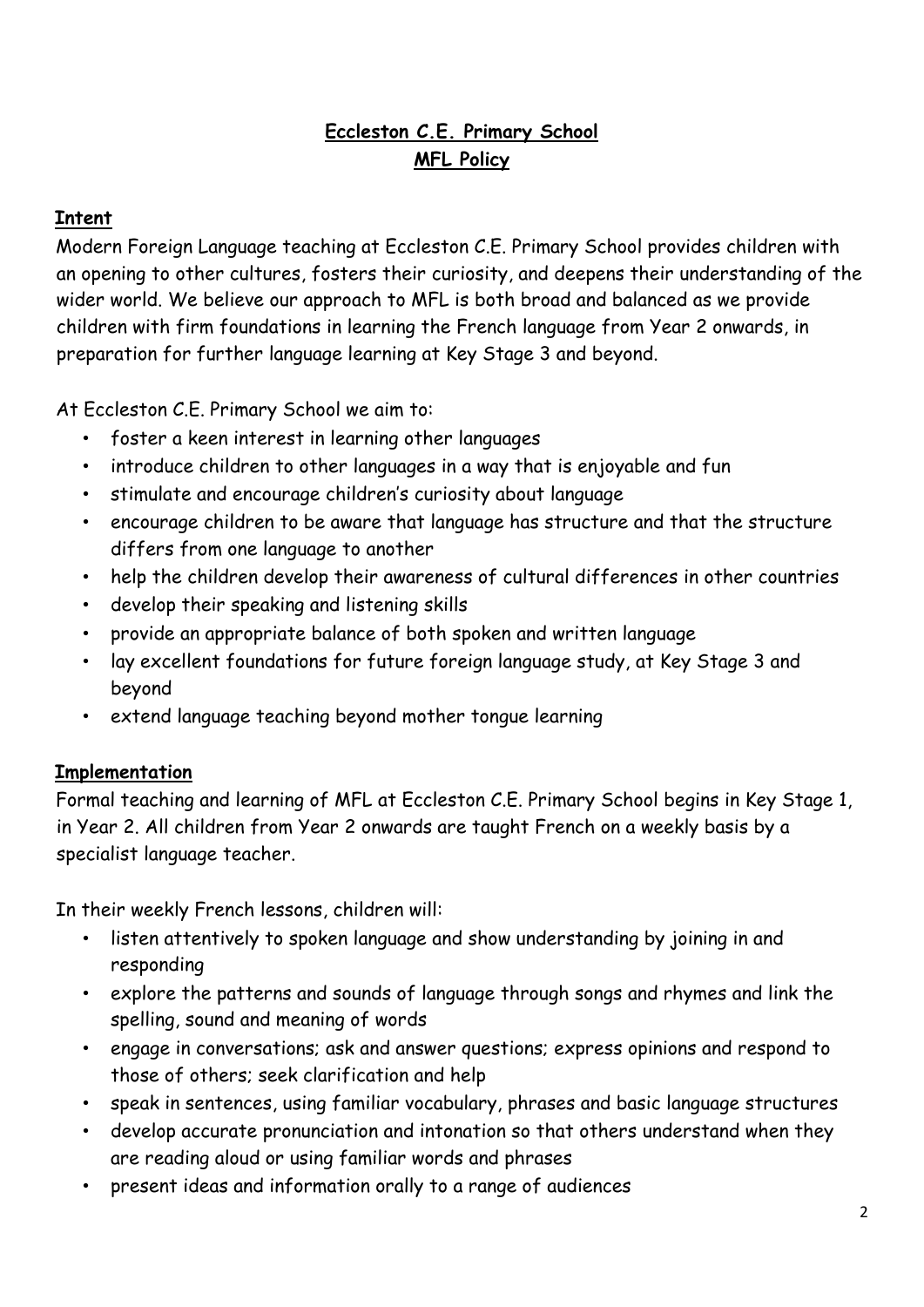- read carefully and show understanding of words, phrases and simple writing
- appreciate stories, songs, poems and rhymes in the language
- broaden their vocabulary and develop their ability to understand new words
- write phrases from memory, and adapt these to create new sentences, to express ideas clearly
- describe people, places, things and actions orally and in writing
- understand basic grammar appropriate to the French language, such as (where relevant): feminine, masculine and neuter forms and the conjugation of high-frequency verbs; key features and patterns of the language; how to apply these, for instance, to build sentences; and how these differ from or are similar to English.
- hear and interact with a range of voices including the teacher and native speakers (through the use of video clips or recordings)
- memorise words
- interpret meaning
- work individually and collaboratively
- read aloud, practice in groups and pairs in order to gain confidence and enjoyment as independent readers of the French language
- learn about cultural traditions, aspects of everyday life and celebrations in France and French speaking countries and make comparisons with their own
- plan and prepare spoken language for real purposes to perform to an audience, e.g. role-play activities
- gain enjoyment, pride and a sense of achievement

French is taught within a planned scheme of work ('La Jolie Ronde') and objectives are based on the guidelines laid out in The 2014 Primary National Curriculum in England.

All children at Eccleston have access to a challenging, broad and balanced MFL curriculum regardless of gender, race, cultural or social background, special educational needs or being more able learners. At Eccleston we achieve this through the provision of suitable quality learning opportunities for each individual child, usually within their year group.

### **Impact**

As with all subjects taught at Eccleston C.E. Primary School, teachers use assessment for learning to continually inform and adapt their planning to suit the needs of the children in each class.

The language teacher will also assess children's progress informally during French lessons, evaluating progress against the four main attainment targets of:

- Listening and Responding;
- Speaking;
- Reading and Responding;
- Writing.